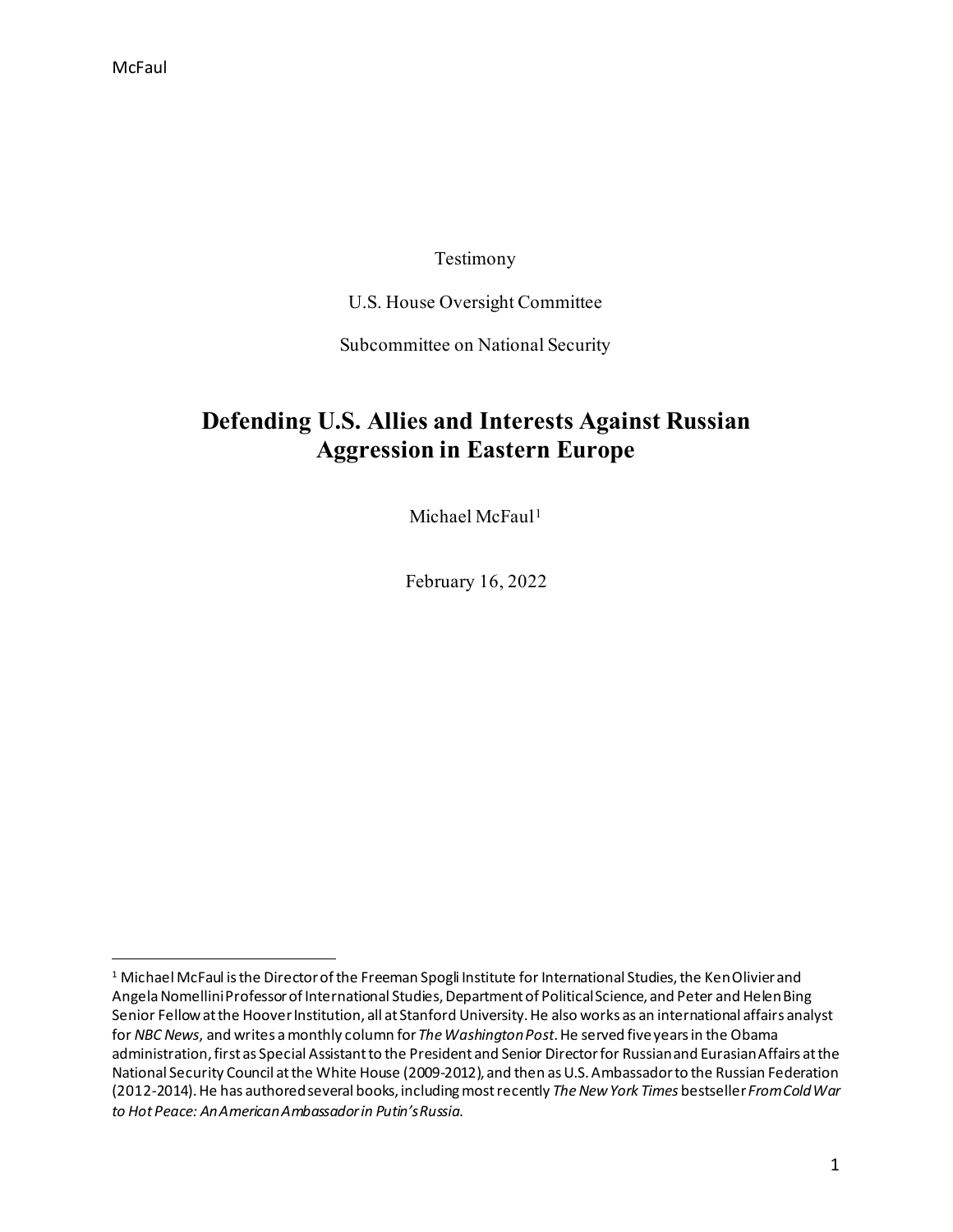Mr. Chairman, the specter of war is haunting Europe once again. For several weeks now, Russian leader Vladimir Putin has deployed [150,000 Russian soldiers](https://www.whitehouse.gov/briefing-room/speeches-remarks/2022/02/15/remarks-by-president-biden-providing-an-update-on-russia-and-ukraine/) as well as tanks, ships, artillery, and other weapons along several Ukrainian borders. Putin now has in place the forces needed to launch the largest invasion in Europe since 1939. If he decides to invade Ukraine again, completely unprovoked and without any justification, this war will likely be the deadliest in Europe since World War II. The consequences will be catastrophic, first and foremost for Ukraine, but also Russia as both armies will incur major losses. Many Ukrainian civilians will die. Ethnic Russians living in Ukraine also will die. President Biden rightly has promised coordinated action with our allies and partners to impose comprehensive economic sanctions against the Russian economy that will impact not just Russia's largest companies, but millions of Russian citizens as well. So, everyone will lose. Wars are also unpredictable events. Many past leaders have promised their citizens short, contained, and successful military interventions, only to be bogged down in long wars or to have them expand. The United States, Europe, and the world must be prepared for unintended consequences of Putin's new invasion of Ukraine that might drag other countries in the region into this conflict. Given these enormously, tragic stakes, Biden and other European leaders are rightly trying to engage Putin to persuade him to back down. We still don't know if Putin will attack or negotiate. No one knows except Vladimir Putin. He himself probably has not decided.

t

#### **Putin's Aims**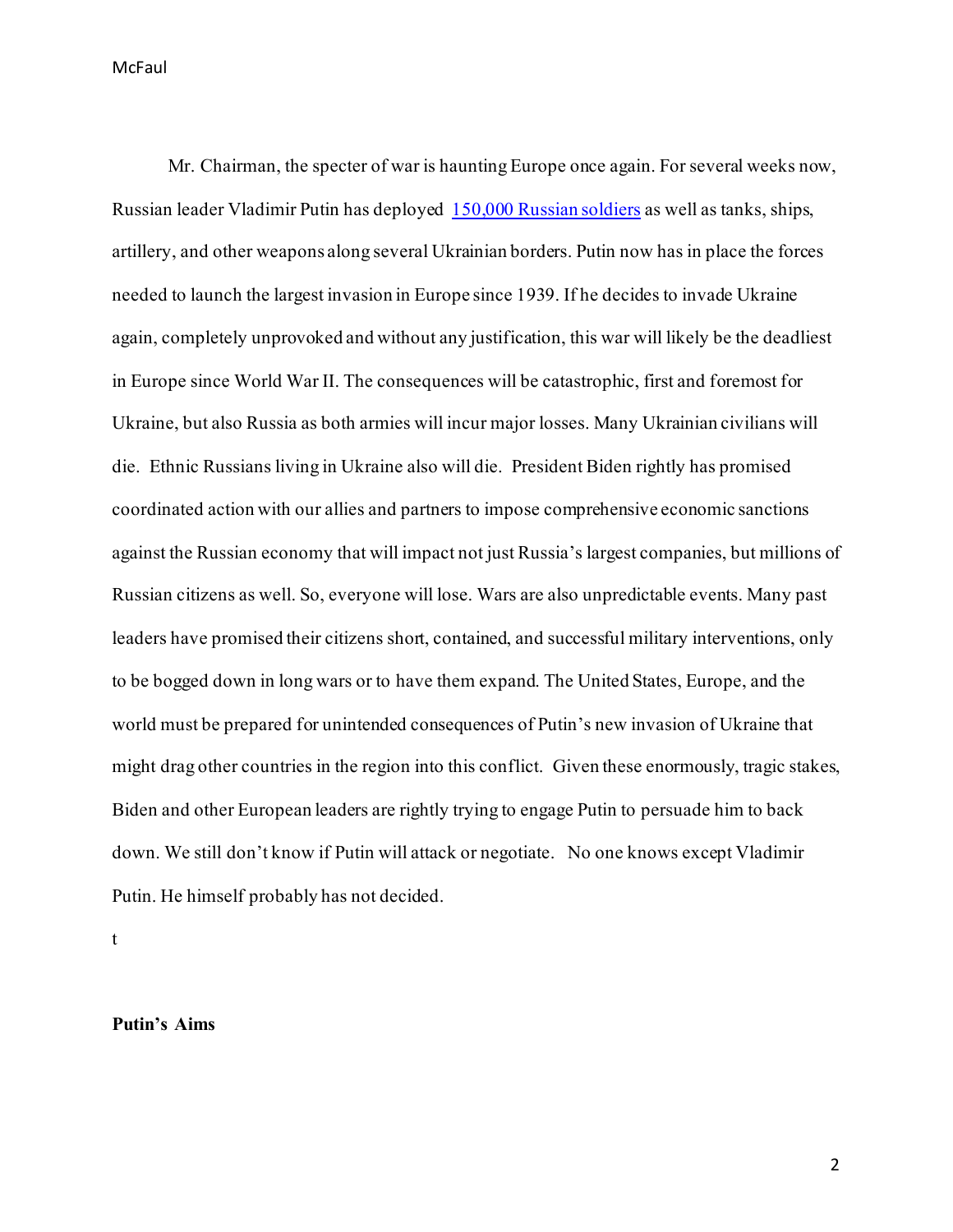Some political leaders, elected officials, and analysts have argued that we could end this conflict overnight by just ending NATO's open-door policy.That analysis is wrong.

First, this argument assumes that Putin would credibly commit to a new agreement and stop threatening Ukraine's sovereignty. Why? He already has violated numerous European treaties and agreements that Moscow signed in the past, including most germane to this current crisis, [the 1994 Budapest Memorandum on Security Assurances for Ukraine](https://www.brookings.edu/blog/order-from-chaos/2019/12/05/why-care-about-ukraine-and-the-budapest-memorandum/). Why should anyone in Kyiv, Brussels, or Washington believe Putin will be more sincere this time around?

Second, Putin understands perfectly well that he has invented from scratch this alleged threat of Ukrainian membership in NATO. Give Putin credit; he has framed this crisis as one about NATO expansion, and unfortunately, many Americans and Europeans have accepted Putin's narrative. Putin of course knows fully well that NATO will not accept new members that have Russian soldiers occupying parts of their territory. That's why Putin invaded Georgia in 2008 and Ukraine in 2014 and now occupies parts of both countries. It's a tragic fact.

Putin also knows that the last major wave of NATO expansion took place two decades ago. He knows NATO's history and current defensive mission well. NATO never has and never will never attack Russia. Even Ukraine in NATO would not be a security threat to Russia, unless Putin planned to attack Ukraine. Nonetheless, by claiming this crisis is about some phantom, futuristic, and unfounded threat of NATO expansion, Putin has triggered a debate within the NATO alliance and within countries in the alliance about the merits of NATO's open-door policy. Too many are debating the merits of NATO expansion, some even going back to rehash alleged promises made to Gorbachev three decades ago. No one is discussing the annexation of Crimea. Many seem to have forgotten Putin's illegal recognition of the Georgian territories of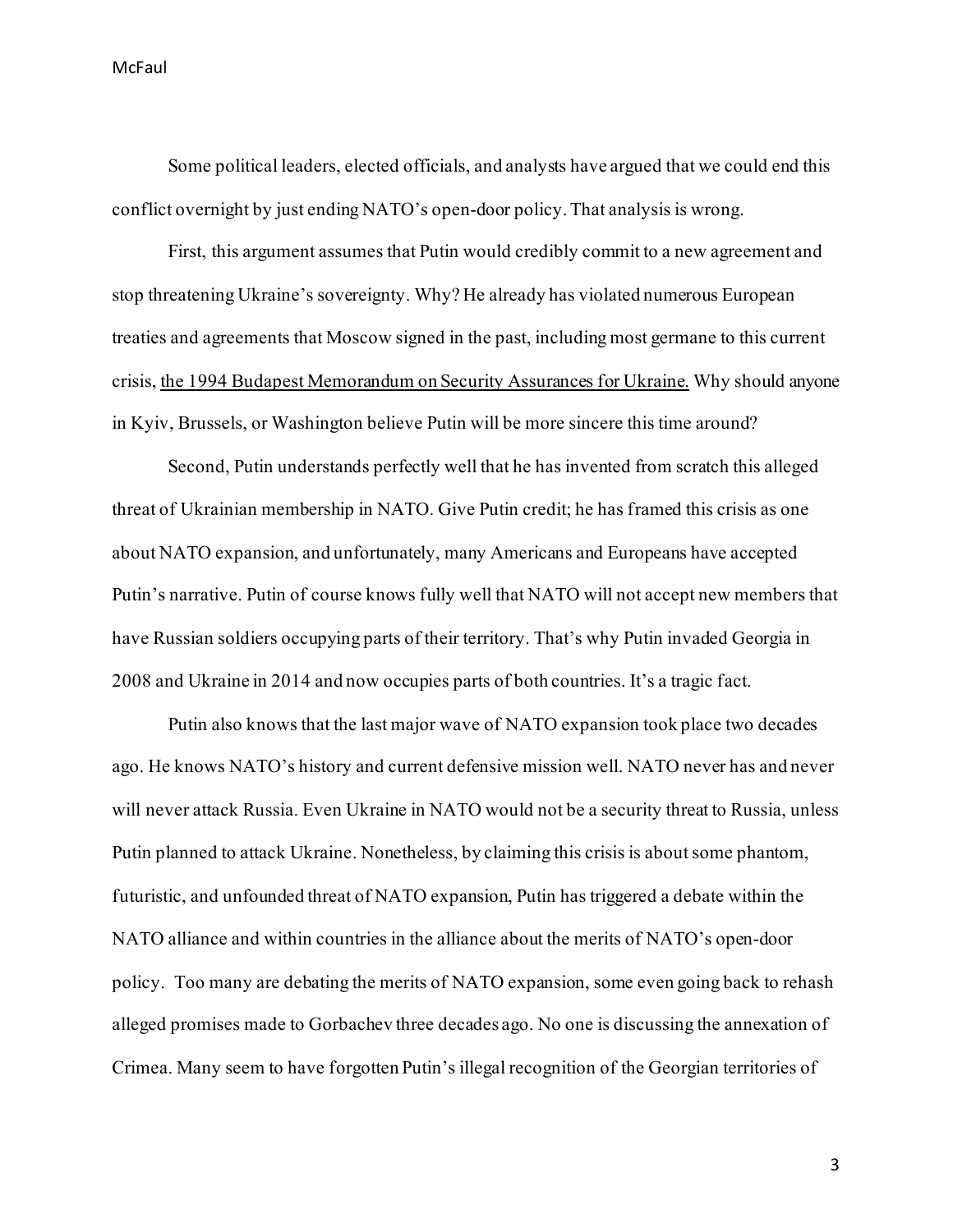Abkhazia and South Ossetia as independent states. The assassination attempt and then unjust imprisonment of Alexei Navalny gets almost no mention at all these days. The massive Russian intervention in our 2016 and smaller but serious meddling in our 2020 presidential elections seems like distant history. And that's exactly how Putin wants it.

Third, while Putin has distracted the West with the shiny object of NATO expansion, he has continued to march forward on a much larger, destabilizing agenda of undermining democracy in his neighborhood. Democratic expansion, not NATO expansion, threaten Putin and his autocratic regime. He has said so very explicitly many times, including most recently i[n his](http://en.kremlin.ru/supplement/5770)  [joint statement](http://en.kremlin.ru/supplement/5770) with Chinese leader Xi Jinping: "Certain States' attempts to impose their own 'democratic standards' on other countries… Russia and China stand against attempts by external forces to undermine security and stability in their common adjacent regions, intend to counter interference by outside forces in the internal affairs of sovereign countries under any pretext, oppose colour revolutions, and will increase cooperation in the aforementioned areas."

Since so-called color revolutions in Georgia in 2003 and Ukraine in 2004, Putin has deployed multiple instruments of power to undermine democracy and sovereignty in these countries. Similar Kremlin efforts can be traced regarding democratic institutions in Moldova and Armenia. Putin's massive military buildup on Ukraine's borders is just the latest tactic in this long-term campaign. Already, the threat of invasion has profoundly stressed the Ukrainian economy. Putin aims to overthrow the democratically-elected leader of Ukraine, Volodymyr Zelensky, and pressure Ukrainian democracy to collapse. He seeks a failed state in democratic Ukraine to make the argument for his successful state in autocratic Russia.

Fourth, even more ambitiously, Putin seeks to unite a single Slavic nation of Russia, Ukraine, and Belarus which he thinks was unjustly divided after the collapse of the Soviet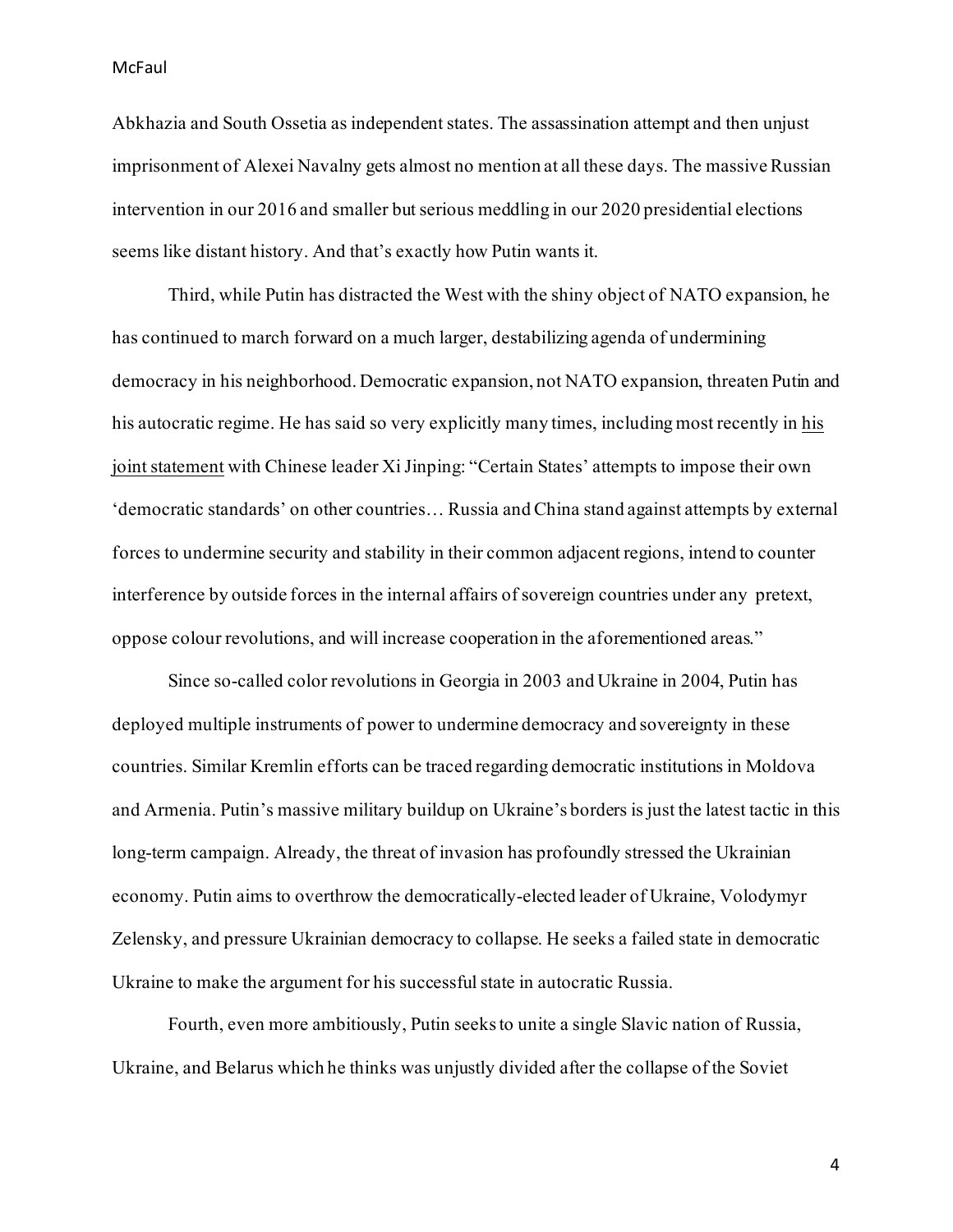Union. (Of course, it was not the West, but the leaders of Russia, Ukraine, and Belarus who signed an accord in December 1991 dissolving the USSR.) In a [recent long historical article,](http://en.kremlin.ru/events/president/news/66181) Putin explained why Ukrainians and Russians are from one nation or one people. He wants to unite them again, even if through coercion or force. On this goal, Putin seems to understand the limits on his capabilities. Complete occupation of all of Ukraine is beyond his means. But triggering further internal division, including between Russian ethnic communities in eastern Ukraine and the rest of the country, could serve as a pretext for future rounds of annexation. The Russian parliament just passed [a non-binding resolution](https://www.politico.eu/article/russia-state-duma-parliament-donetsk-luhansk-moscow-putin-kremlin-ukraine-conflict/) calling for the recognition of the People's Republic of Donetsk and the People's Republic of Luhansk, exactly what Russia did regarding tow breakaway republics in Georgia in 2008. Putin described what was happening to ethnic Russians in Donbas as genocide. Remember, protecting Russians, after all, was the Putin's excuse for annexingCrimea in 2014.

Fifth, more broadly, Putin aspires to first weaken and ideally destroy European multilateral institutions and continental norms about democracy and human rights. In Putin's view, the post-Cold War settlement from thirty years ago was unfair to Russia (or more precisely, Putin's perceptions of Russian national interests.) Although he understands well the low probabilities of such outcomes, Putin seeks the end of NATO and the European Union, and more immediately the weakening of unity within both organizations, especially NATO. Over the last several years, Putin personally, as well as Russian state-controlled (traditional and social) media, Russian money, and Russian non-governmental and religious actors, have cultivated ties with European and American leaders, groups, and media who share Putin's populist, orthodox, nationalist ideology. Putin understands well that the fight today between autocracy and democracy is not only between countries but within countries, including our own.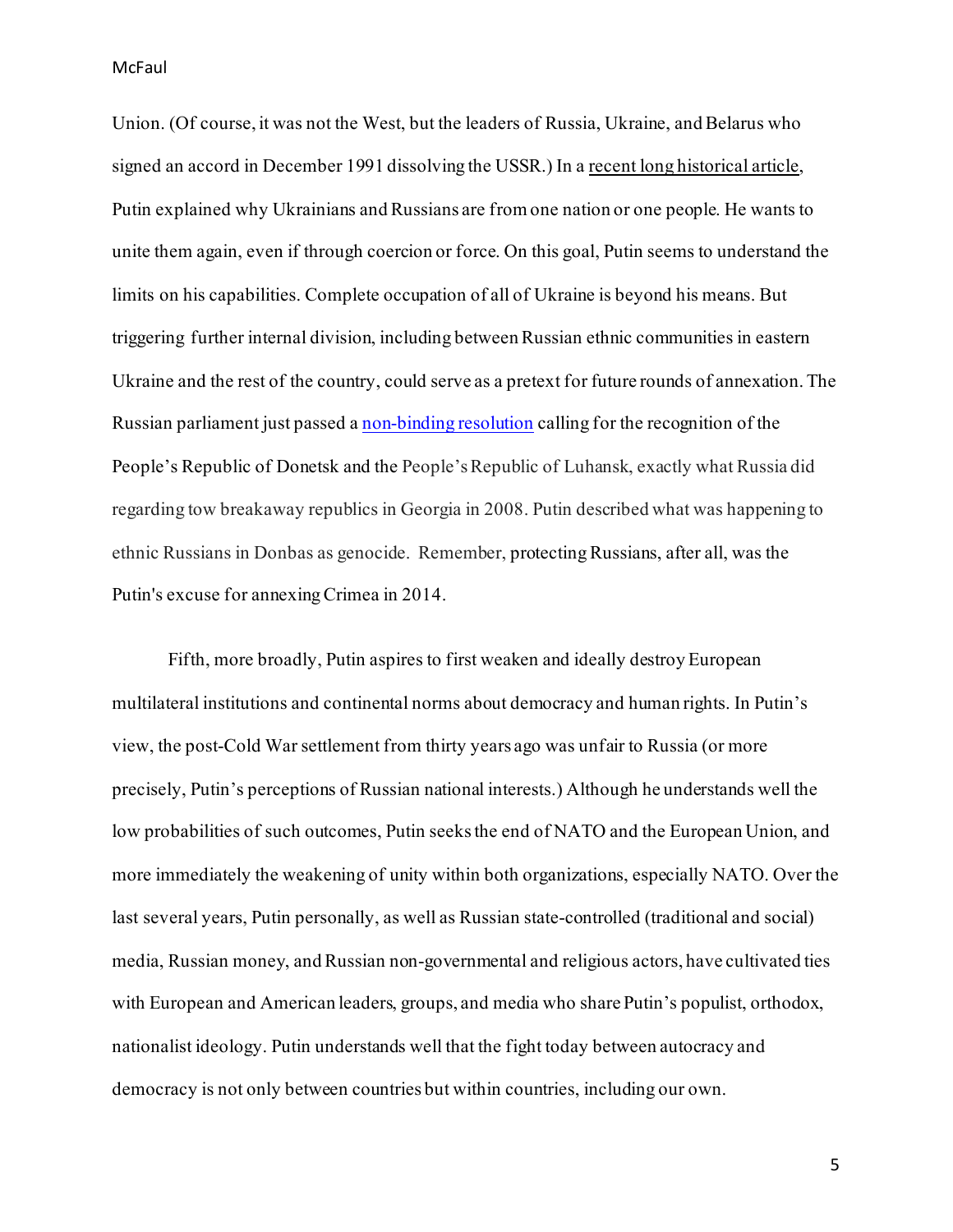Of course, Putin wants to prevent Ukraine from joining NATO and interrupt current military cooperation between Ukraine and NATO countries. But his revisionist agenda is much larger than that. For as long as he rules Russia, Putin will continue to normalize annexation, deny sovereignty to neighbors, undermine democratic regimes, ideas, and societies, and undo the liberal international order.

### **The Biden Response**

It is hard to negotiate with an autocratic leader driven by ideological aims. Putin is worried about what the Russian history books fifty years from now will say about his efforts to reunite the Slavic nation and revise the post-Cold War order. He is not that concerned about Sberbank stock prices next month. Putin also has been in power for over two decades. He no longer listens to advisors; he thinks he knows everything. He also lives a rather isolated life, especially during the COVID-19 pandemic, spending most of his time at his compound outside of Moscow, which creates even fewer incentives for government officials or business leaders to influence his decision-making. And while Putin does monitor closely public opinion polls, the Russian system of government today is an autocracy. In making his decision to invade or not, or deciding what kind of new invasion to launch – from limited airstrikes to a full-scale ground war – Putin is not worried about "saving face" before his generals or the Russian society. He can spin victory anyway he desires.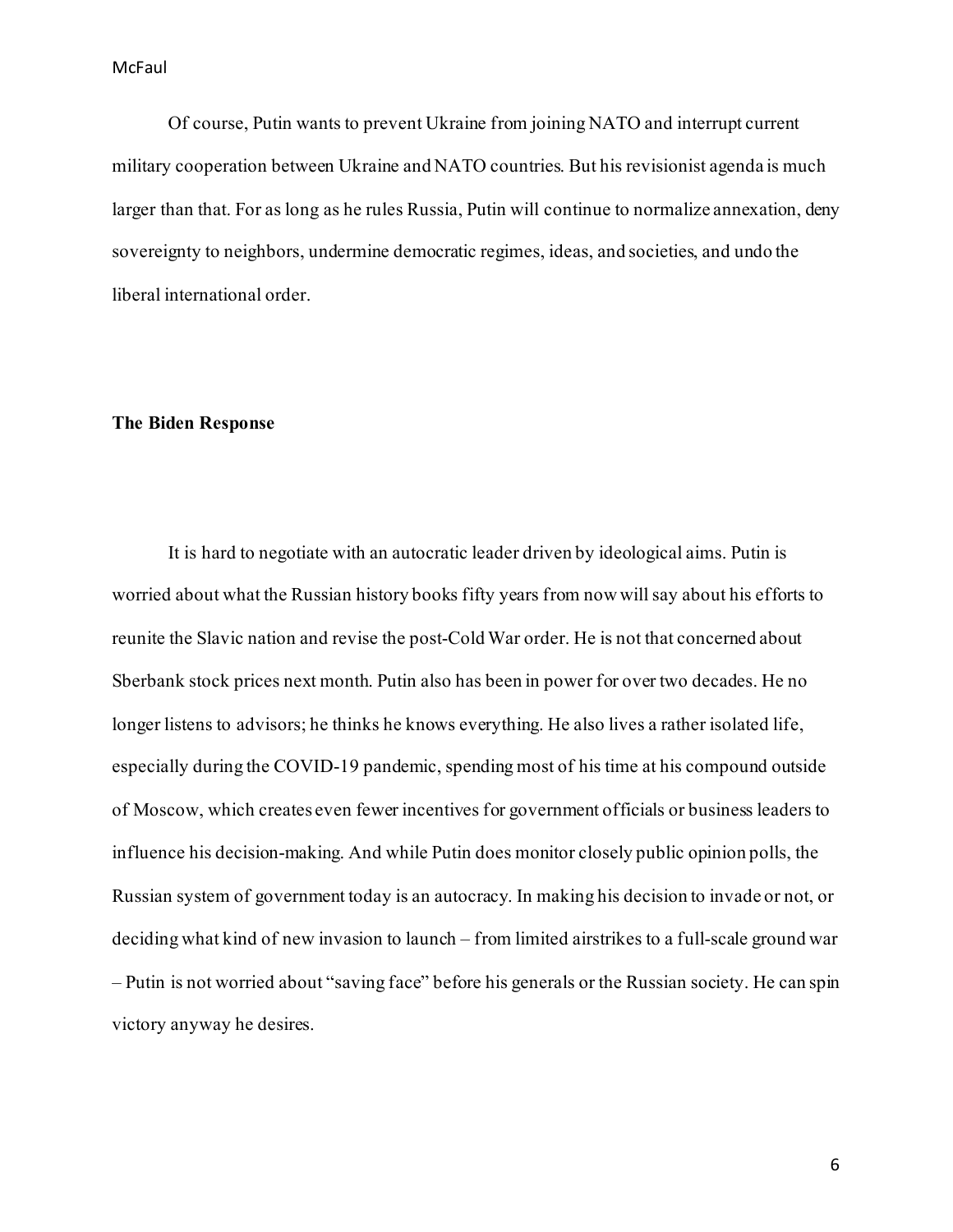Internationally, apart from Xi, Putin no longer thinks he has peers in the world. He most certainly does not care about losing the respect of President Biden or European leaders. And he believes his aggressive, belligerent foreign policies have been successful, or not as costly to his interests as threatened by the West. This combination of factors makes him a very difficult interlocutor for President Biden.

That said, President Biden and his administration have deployed a smart strategy of coercive diplomacy in trying to dissuade Putin from invading Ukraine again. First, the Biden administration rightly expanded military assistance to Ukraine. While the U.S. has had military trainers and advisors to Ukraine, Biden has signaled clearly and rightly that the United States will not send combat soldiers to Ukraine. That's why it's important for the U.S. and our allies to provide Ukrainians with the ability to defend themselves and make a Russian invasion more costly. The Biden administration should continue to provide more military and economic assistance both immediately and in the long run, including more sophisticated anti-aircraft and missile defense weapons systems that would not be useful in an imminent attack, but will be valuable in the years to come as Putin continues to threaten Ukraine. The Biden administration also should continue to encourage other allies to provide military assistance. Countries who do not want to supply lethal weapons should be urged to provide much-needed economic assistance to help Zelensky mitigate and ameliorate serious pressure from the Russian military buildup.

Second, President Biden rightly has deployed U.S. soldiers to our frontline allies in this crisis, Poland and Romania. This action is designed to deter a possible spillover from a Russian invasion of Ukraine. A next step by Biden and NATO allies should be to deploy to the region, or at least place on high alert, the Very High Readiness Joint Task Force (VJTF), which was created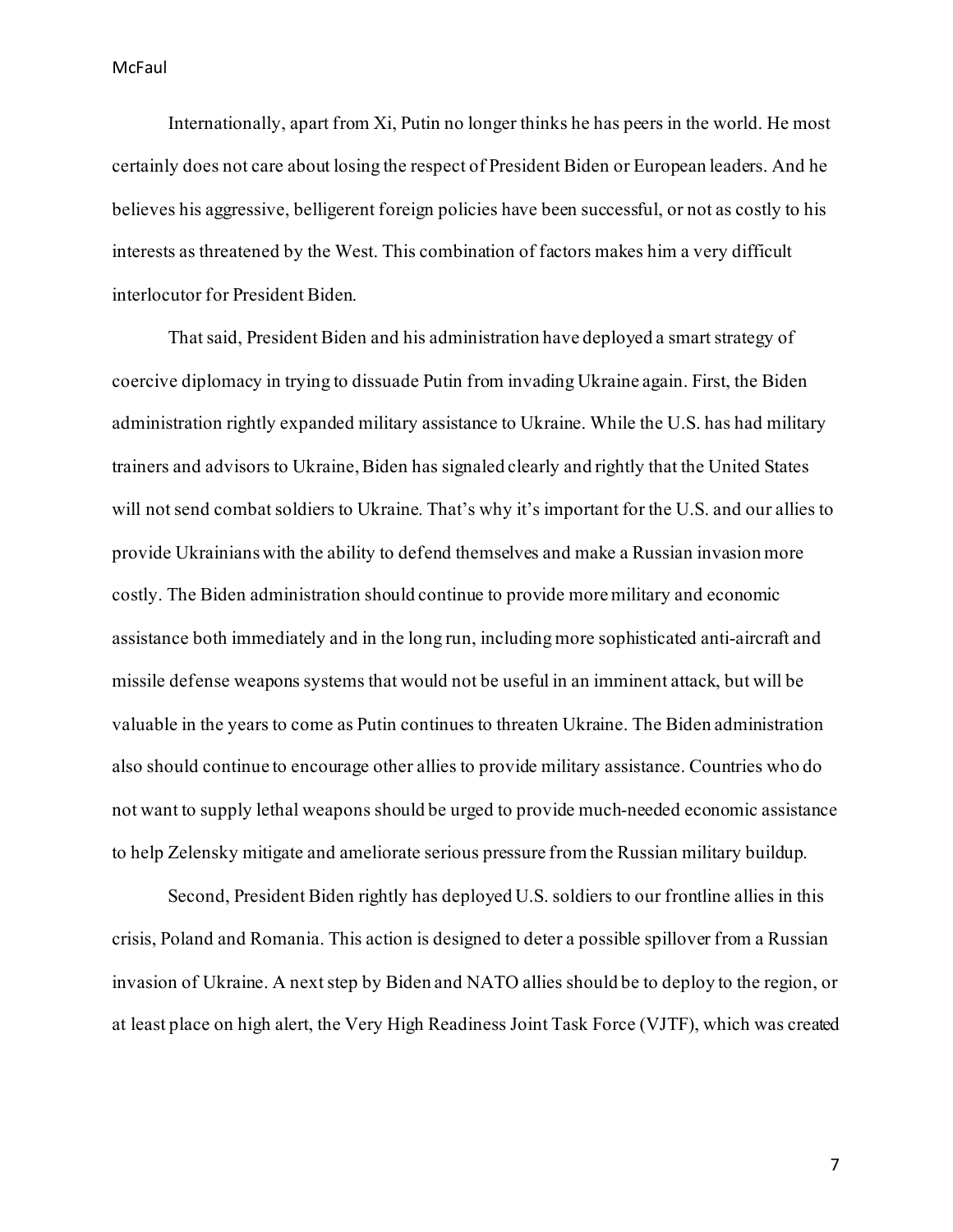in 2014 to act as "spearhead force" of the NATO Readiness Force (NRF). This current crisis seems like the exact mission for which the VJTF and the NRF were established.

Third, Biden and his administration have successfully coordinated with allies and partners to put into place a comprehensive set of economic sanctions against Russian companies, sectors, and individuals that could be implemented immediately in response to a Russian invasion. Biden rightly has communicated the extent of these sanctions to Putin directly. (Earlier in the crisis, some of us argued that these sanctions would be more credible if they were announced in public, making it harder for some countries to renege on implementing them if Putin invaded. Others, wrongly in my view, have called for preemptive sanctions. The Biden administration has taken a different approach: no public disclosure and no preemptive sanctions. At this moment, it is no longer in our national interest to argue about these tactical issues. Unity is more important.)

Fourth, Biden and his team have succeeded in maintaining a high degree of unity among our NATO allies and partners, an outcome that probably has surprised Putin. Yes, there are some minor fissures on tactics. But the degree of unity is more impressive. Paradoxically, after a difficult stretch in the history of the NATO alliance, Putin's threat of invasion has helped to forge greater unity in the transatlantic community. And no single event will prove better the necessity of NATO today and the wisdom of past expansions than a full-scale Russian invasion of Ukraine.

Fifth, Biden and NATO allies also took the courageous decision to respond both verbally [and in writing](https://www.axios.com/us-nato-written-answers-russia-ukraine-demands-df0dec55-cb96-4439-a9ec-2a6aa839c747.html) to Putin's draft treaties, signaling a willingness to negotiate about substantive issues of European security. No one likes to negotiate with hostage-takers, but sometimes one must. To date, Putin has not signaled a clear answer to Biden and NATO's proposals. He might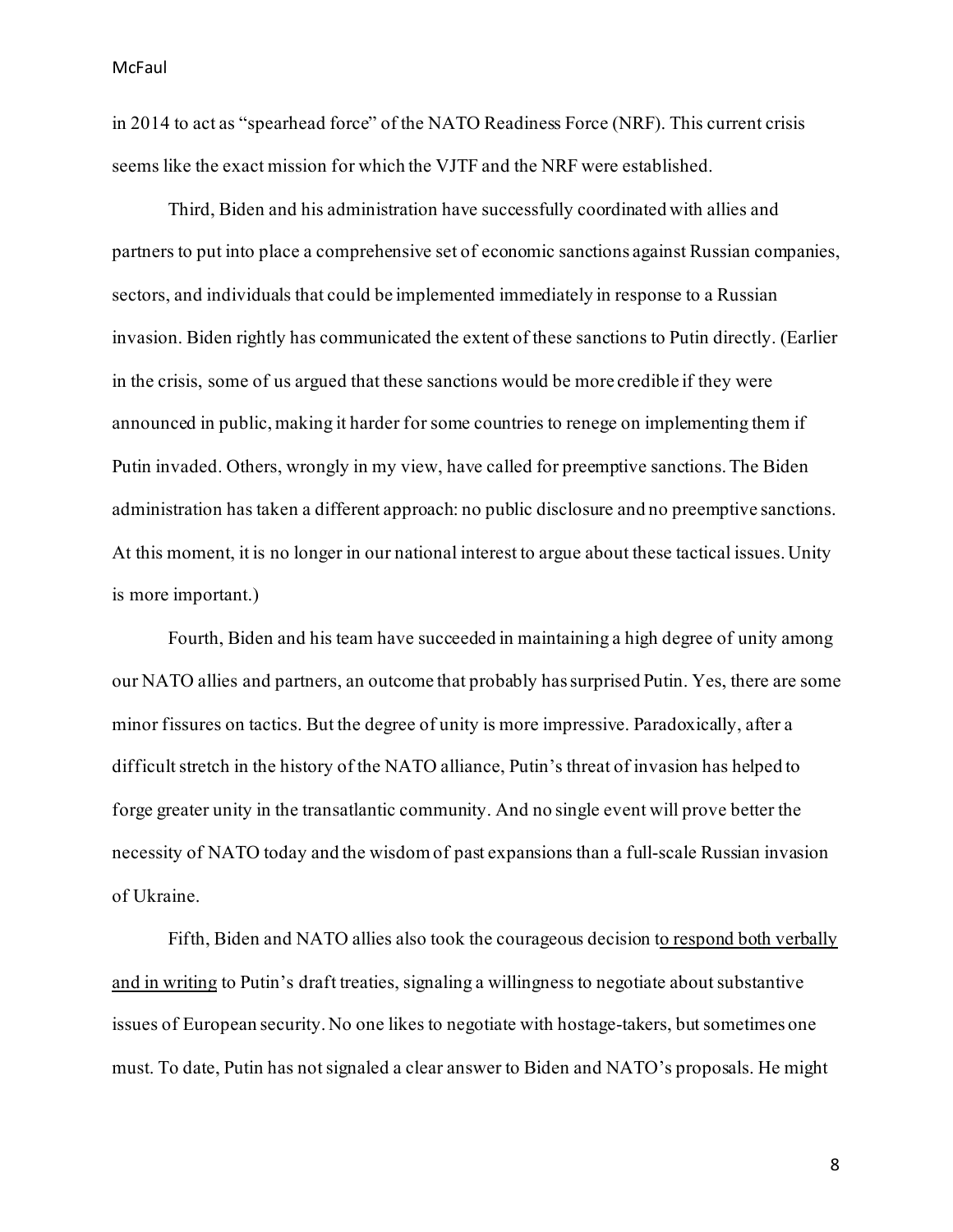just move forward with his invasion plan. But if he does signal a willingness to negotiate, there is work to be done on enhancing European security that can be pursued on a reciprocal basis and without compromising American core principles and values. In Appendix One of this testimony, I attach my recent *Foreign Affairs* article that outlines in greater detail some ideas for how to enhance European security.

The core elements of Biden's basic strategy for addressing this crisis have been put in place. There are not many more policy levers that can be pulled in the short term. The ball is now in Putin's court. The one remaining element of implementing this strategy should focus on explaining to Americans as well as to the rest of the world the real cause of this crisis as well as potential solutions. President Biden took a major, important, and much-needed step towards this end by addressing the American people yesterday. Biden delivered a very strong , confident, and clear statement explaining the stakes in this crisis and what he is prepared to do and not do to avoid war. Biden and his team need to keep that up. They need to keep refuting Putin's framing of this crisis, keep describing their strategy, and above all else keep explaining to the American people why the stakes are so high. This is not a dispute over Ukrainian membership in NATO, as Putin wants you to believe, but a battle over the future of the entire international order. Biden and his team need to reiterate that Putin is the only leader threatening war. Biden is fighting for peace. Unfortunately, there are too many public voices in the United States and Europe blaming Biden for this conflict. Anti-war protestors should be mobilizing to denounce Putin, not Biden. In the U.S. and Europe, it is striking to compare the millions who mobilized to protest the U.S. led war against Iraq compared to the lack of protests against Putin's march towards war today.

In Europe, Hitler started World War II first through annexation in 1938 and then unprovoked military invasion in 1939. Japan followed a similar playbook of annexation and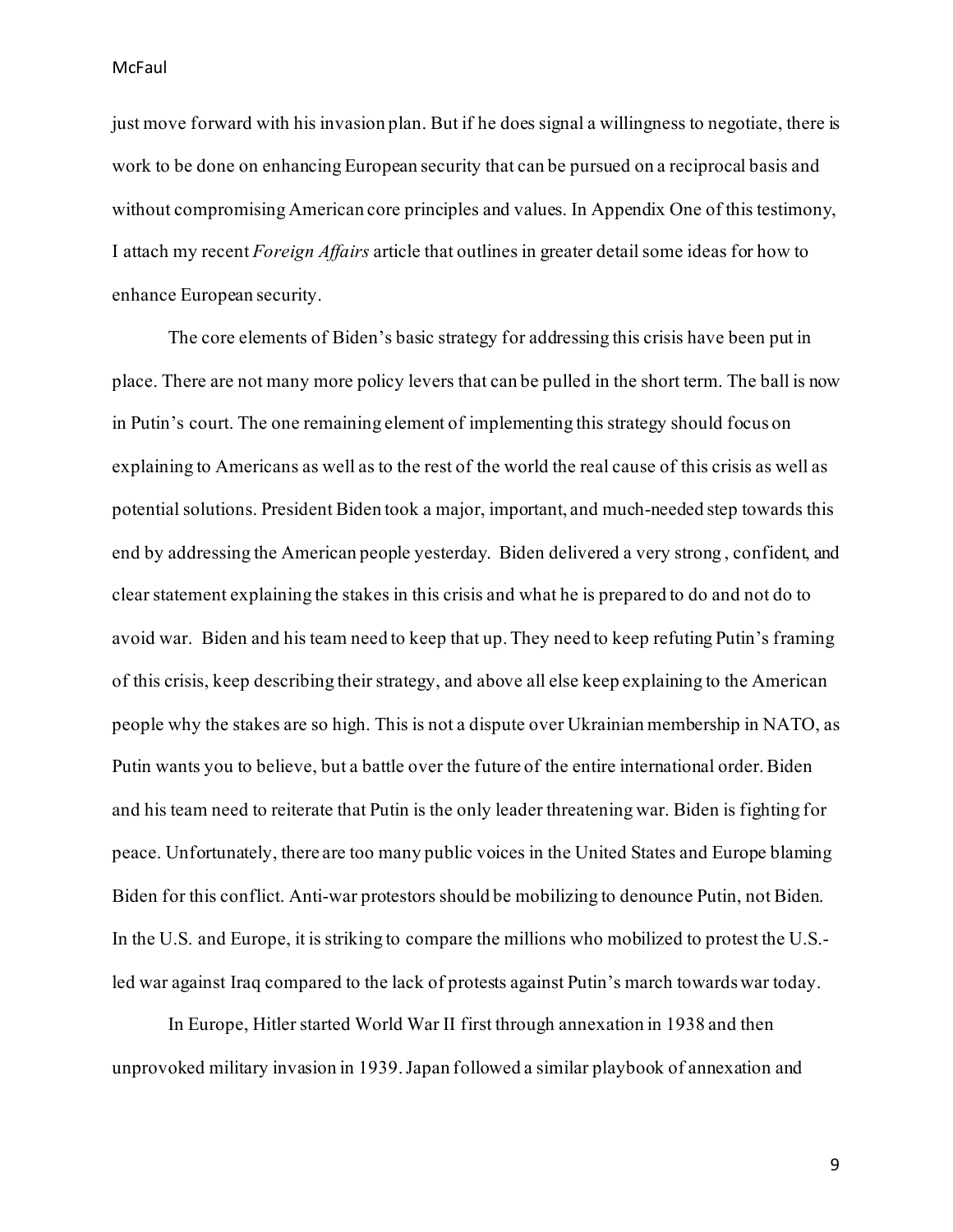unprovoked, preemptive war, including eventually against us in 1941. After that horrific global war, international leaders came together to try to prevent future world wars by codifying treaties and norms against annexation and unilateral, unprovoked, preemptive wars. Obviously, the ambitions of world leaders who crafted that international system in 1945 have not always been met. But a third world war in Europe has not occurred since 1945. Nor has any country annexed territory of another European country until Russia's illegal seizure of Crimea in 2014.

Tragically, we may be on the precipice of a new major war in Europe which possibly might include more annexation. And if Putin gets away with it -- invading a country without cause and annexing more territory -- he will be setting a dangerous precedent for other countries with territorial claims and alleged arguments for uniting divided nations. Biden and his administration must continue to do all that it can to dissuade Putin from invading. But they also must continue to explain to the American people why the stakes of this potential conflict matter to American security and values, not just in Europe, but throughout the world.

#### **The Long Game: The Need for a Pershing Moment**

When discussing great power competition, my former Hoover Institution colleague George Shultz often recalled the utility of ["a Pershing moment](https://www.npr.org/2017/10/04/555710502/reagan-administration-secretary-of-state-reflects-on-his-tenure-and-tillersons)" – a bold, offensive move that interrupts defensive diplomacy, compels your interlocutors to recalibrate their assessments of your resolve, and convinces them to pursue cooperation rather than confrontation. For Reagan's Secretary of State[, the decision to deploy Pershing missiles in Europe in the 1980s](https://www.washingtonpost.com/archive/politics/1981/11/15/nato-seeks-to-deploy-missiles-in-five-european-countries/c284656e-99f3-4d39-8903-aed3010b11e0/) radically altered dangerous dynamics in U.S.-Soviet relations. To be sure, these deployments strained transatlantic relations, especially in Germany, where mass demonstrations sought to stop this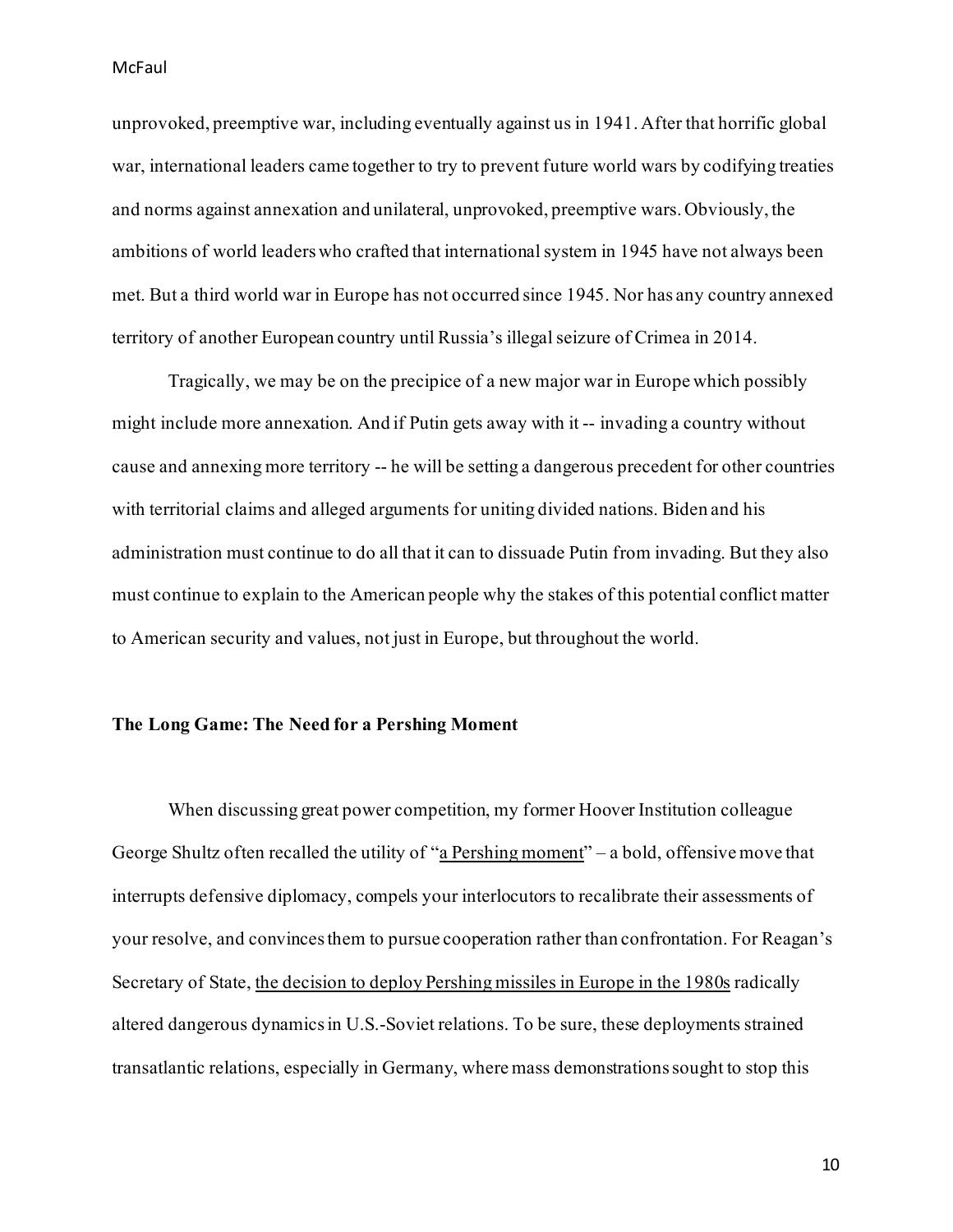Washington initiative. But the "Pershing moment", in Shultz's view, demonstrated to Moscow Reagan's commitment to stop playing détente defense and his credible commitment to go on offense. It also gave the U.S. a new tradable chip in US-Soviet arms control, which proved vital in negotiating the INF Treaty, one of the most successful arms control agreements ever.

If Putin does not invade and negotiations over Europe's security architecture proceed, then the U.S. and our European allies must not breathe a sigh of relief, forget about Russia, and pivot back to previous preoccupation. They instead should find their own "Pershing moments". In Asia, the successful launch of AUKUS – [a major trilateral security pact between Australia, the](https://www.whitehouse.gov/briefing-room/statements-releases/2021/09/15/joint-leaders-statement-on-aukus/)  [United Kingdom, and the United States](https://www.whitehouse.gov/briefing-room/statements-releases/2021/09/15/joint-leaders-statement-on-aukus/) – feels like a "Pershing moment" for China and Asia. Biden needs a similar big offensive initiative for Russia and Europe.

In the early months of 2021, Biden and his team were playing too much defense while hoping that Moscow and Washington would settle into a stable and predictable partnership, so that they could focus exclusively on the China challenge. That didn't work. As Bob Kagan wrote nearly a decade ago[, Superpowers Don't Get to Retire.](https://newrepublic.com/article/117859/superpowers-dont-get-retire) Nor can they focus on a single country, region, or issue, but must devise strategies for dealing with all great powers, since all powerful, autocratic countries most certainly are implementing strategies to deal with the United States.

Because a move as offensive, kinetic, and disruptive as Pershing deployments in the 1980s is probably beyond existing capacities and proclivities, the Biden administration instead should stack up a few mini-Pershing moments that demonstrate resolve, stop simply responding to Putin's bad behavior, and puts the free world back on offense.

One mini-Pershing moment could be the launch of a sweeping, comprehensive plan to reduce European energy dependence on Russia. In 2008, I helped to draft the transition memo on Russian policy for the incoming Obama administration. We had 5 major goals, one of which was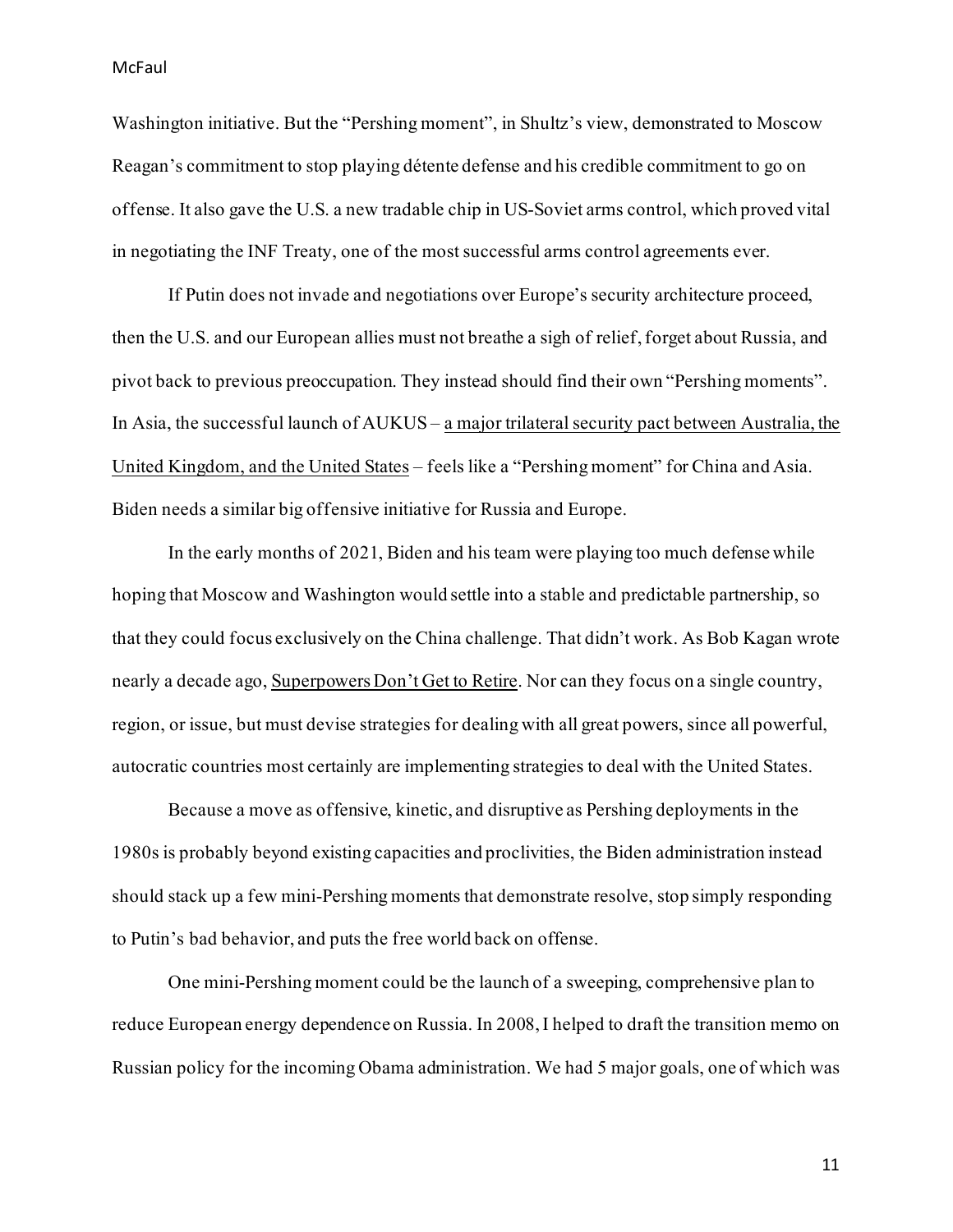European energy independence. Since then, important steps have been made, but nothing nearly bold enough, including creating new gas supply routes from the U.S. via LNG ports and other exporters, increasin[g major investments in Ukraine's energy sector](https://hir.harvard.edu/ukraine-energy-reserves/), an[d continuing](https://www.cnn.com/2021/01/24/business/eu-renewable-energy-fossil-fuels/index.html)  [advancements across the continent in renewable energy development.](https://www.cnn.com/2021/01/24/business/eu-renewable-energy-fossil-fuels/index.html)

A second mini-Pershing moment could be a massive influx of U.S. and Western advisors, resources, and diplomatic attention to Ukraine to bolster security, state capacity, markets, and democracy. Ukraine is the new West Germany in our current standoff between democracy and dictatorship in Europe. But Washington, Brussels, and Berlin do not engage with Ukraine to same depth and multi-dimensional way that we did with West Germany after the Cold War. Similar eventually to German unification, a thriving, stable and free Ukraine will be the most effective means for reunification and a vital instrument for inspiring small d democrats in Europe's remaining autocratic world.

A third mini-Pershing moment could be a major rethinking of resources regarding the ideological war with Moscow. For decades, Putin has invested heavily in new instruments –  $RT$ [and Sputnik,](https://www.state.gov/report-rt-and-sputniks-role-in-russias-disinformation-and-propaganda-ecosystem/) cyber theft, NGOs and religious organizations, bots, and military intervention – to propagat[e his conservative, illiberal ideas](https://direct.mit.edu/isec/article/45/2/95/95260/Putin-Putinism-and-the-Domestic-Determinants-of).In today's ideological competition between illiberal autocracy and liberal democracy, both [Xi Jinping's China](https://www.theatlantic.com/politics/archive/2020/05/china-disinformation-propaganda-united-states-xi-jinping/612085/) and [Vladimir Putin's Russia](https://www.rferl.org/a/russia-rt-america-funding/31427870.html) have made major investments in tools for propagating their worldviews and explaining their policies. The United States has not. It's time to catch up. We have been playing defense – combatting disinformation – instead of executing a more forward-leaning strategy to generate content as well as support the spread of liberal, democratic ideas. Smaller moves, such as appointing a Undersecretary for Public Diplomacy and Public Affairs, should be followed by changes such as a restructuring – or dissolution – [of the USAGM,](https://www.americanpurpose.com/articles/sell-it-again-uncle-sam/) [a reinvigoration of public diplomacy,](https://www.americanpurpose.com/articles/dressing-for-dinner/) more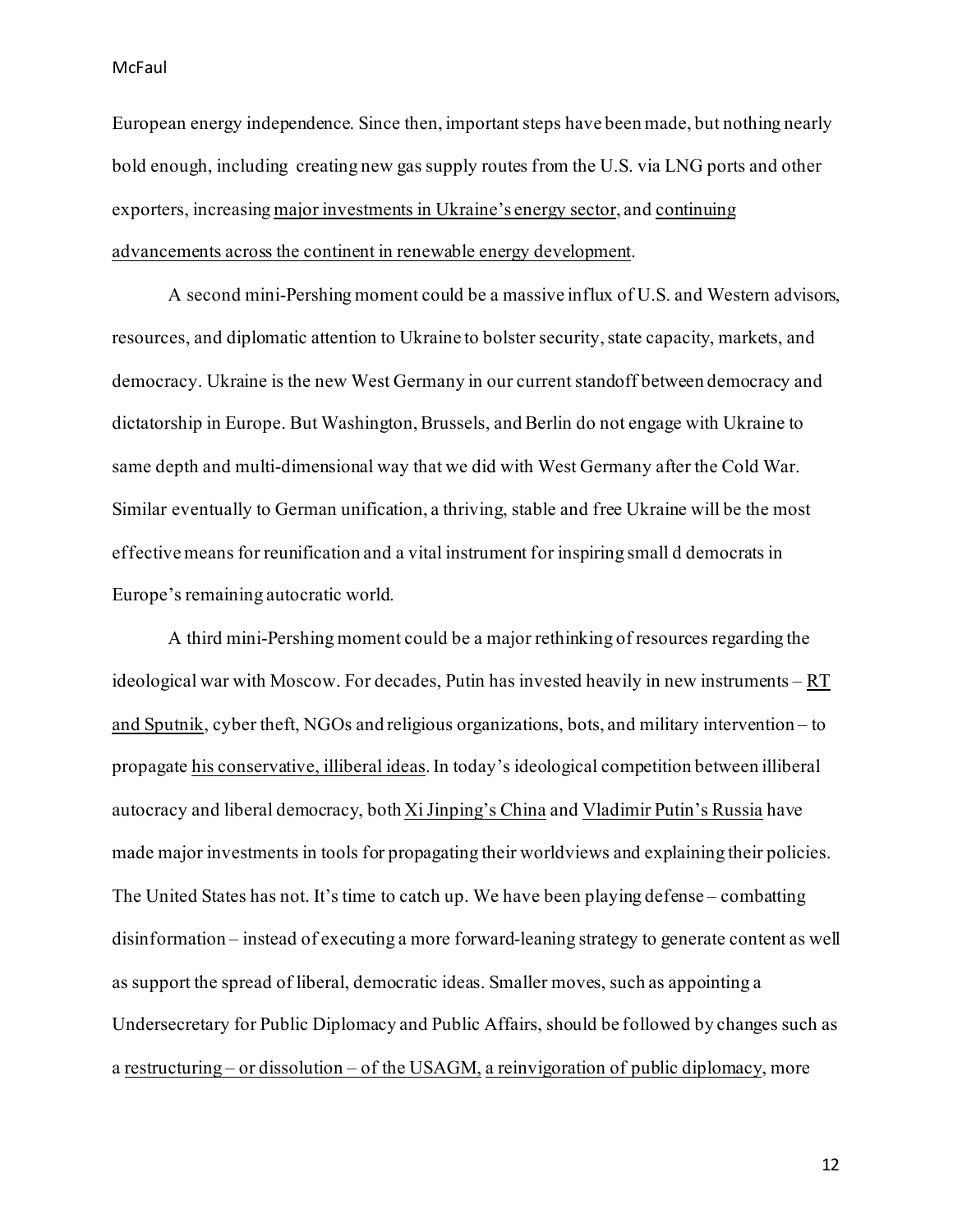funding for student and cultural exchanges, better utilization of new digital technologies, and a [radical rethink for supporting democracy](https://www.americanpurpose.com/articles/sometimes-you-get-another-chance/) and human rights around the world, including the creation of what I call a[n International Platform for Freedom \(IFP\).](https://www.americanpurpose.com/articles/its-time-to-up-our-democracy-promotion-game/)

Critics will look at this list of mini-Pershing moments and yell overreach. We can't do it all, some argue, s[o let's focus on China and Asia](https://twitter.com/elbridgecolby/status/1484156214141407232?s=11) and abandon Europe. We failed to do it all, others argue, so let's disengage and focus on problems at home. The U.S., so it is assumed, has entered the declining twilight years that all previous great powers have experienced as well.

They may be right. But both scholarship and intelligence estimates suggest we are not very good at predicting long-term trajectories about power or ideas. Historical ebbs and flows of American power and global democratic ideas over the last hundred years still leave open the hypothesis that they may be wrong. Similar arguments were made in the 1930s and in the early 1970s. We now know that those predictions were premature. Instead of hoping they are erroneous a third time, let's develop and pursue a strategy for proving them wrong.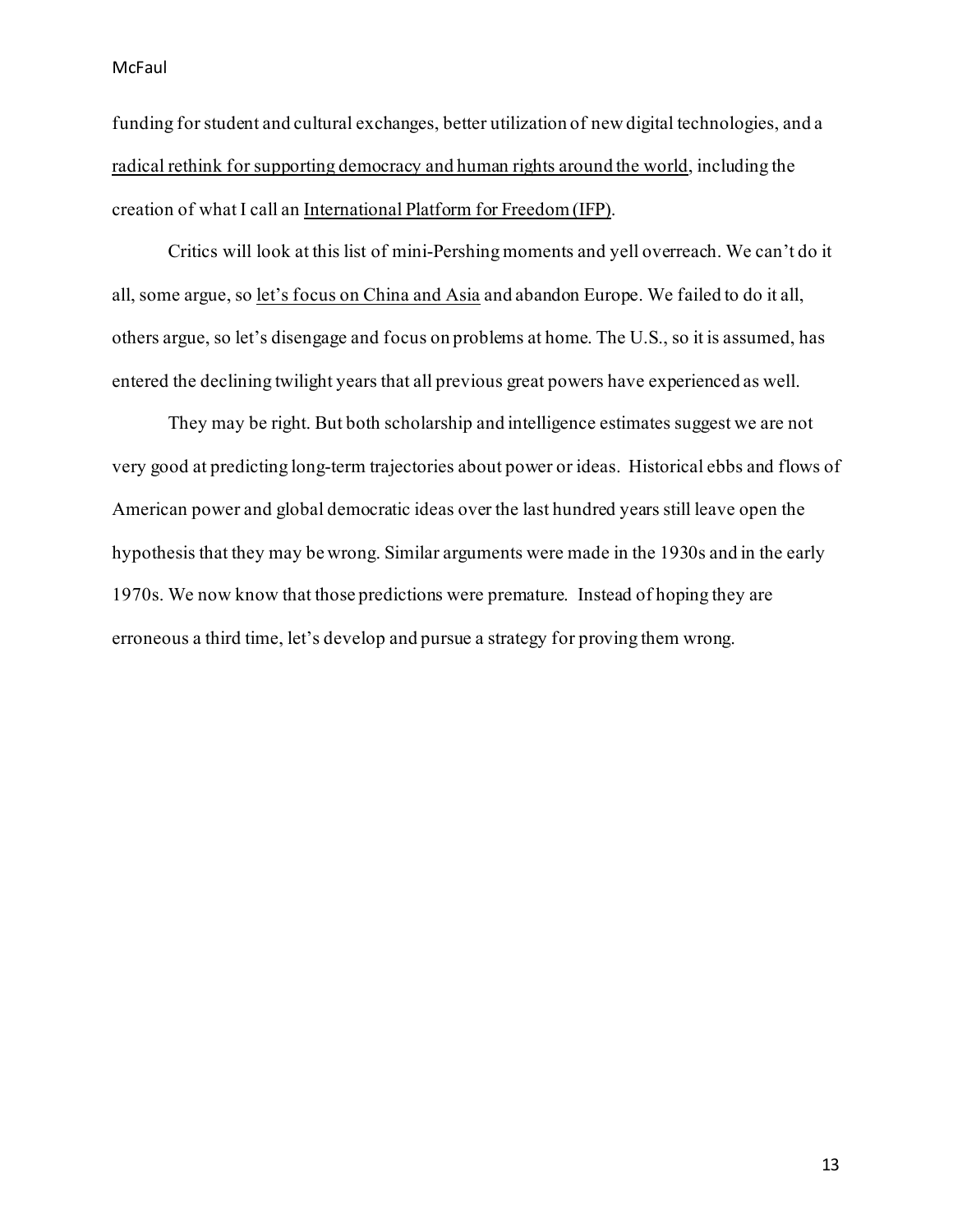# **Appendix 1**

# **How to Make a Deal with Putin**

# Only a Comprehensive Pact Can Avoid War

## **BY [MICHAEL MCFAUL](https://www.foreignaffairs.com/print/node/1128416#author-info)**

## **FROM** *FOREIGN AFFAIRS*

**February 11, 2022**

Vladimir Putin has the world on edge. The Russian president has deployed more than 100,000 troops on Ukraine's borders and threatened "military-technical" measures if NATO continues to cooperate with Kyiv. He unilaterally drafted two extraordinarily aggressive treaties in December designed to constrain the organization and its members. They contain demands that are such nonstarters—most centrally, closing NATO's open door to Ukraine and prohibiting organizational forces and weapons in nations that joined after May 1997**—**that they read more like predicates for war rather than sincere overtures for negotiations.

Nonetheless, U.S. President Joe Biden and NATO provided detailed written replies in January, attempting to start a dialogue with the Russian leader. If Putin spurns these offers, war is likely. But Moscow has not yet wholly rejected negotiations. Conquering Ukraine would be no cakewalk, and Putin understands that killing thousands of people from a nation he describes as "part of Russia" would be hard to explain to his citizens, especially if the Russian military also suffers major casualties. Russian Foreign Minister Sergey Lavrov has said the United States' response to the initial proposal contained "a kernel of rationality," and Putin is still speaking and meeting with Western leaders, including Biden, French President Emmanuel Macron, German Chancellor Olaf Scholz, and British Prime Minister Boris Johnson.

If Putin does agree to negotiate, then Biden and his team should not just offer defensively minimal concessions to freeze the crisis. Instead, in concert with allies and partners, Biden should seize the diplomatic offensive and counter with a comprehensive, grand bargain for enhancing European security. Call it "Helsinki 2.0." This agreement could refresh and modernize the Helsinki Accords signed during the Cold War, which stabilized the continent even as U.S.-Soviet competition grew in other parts of the world. It could resuscitate and amend defunct arms control agreements and provide a bigger framework for European security, and in the process help solve the issues surrounding Ukraine.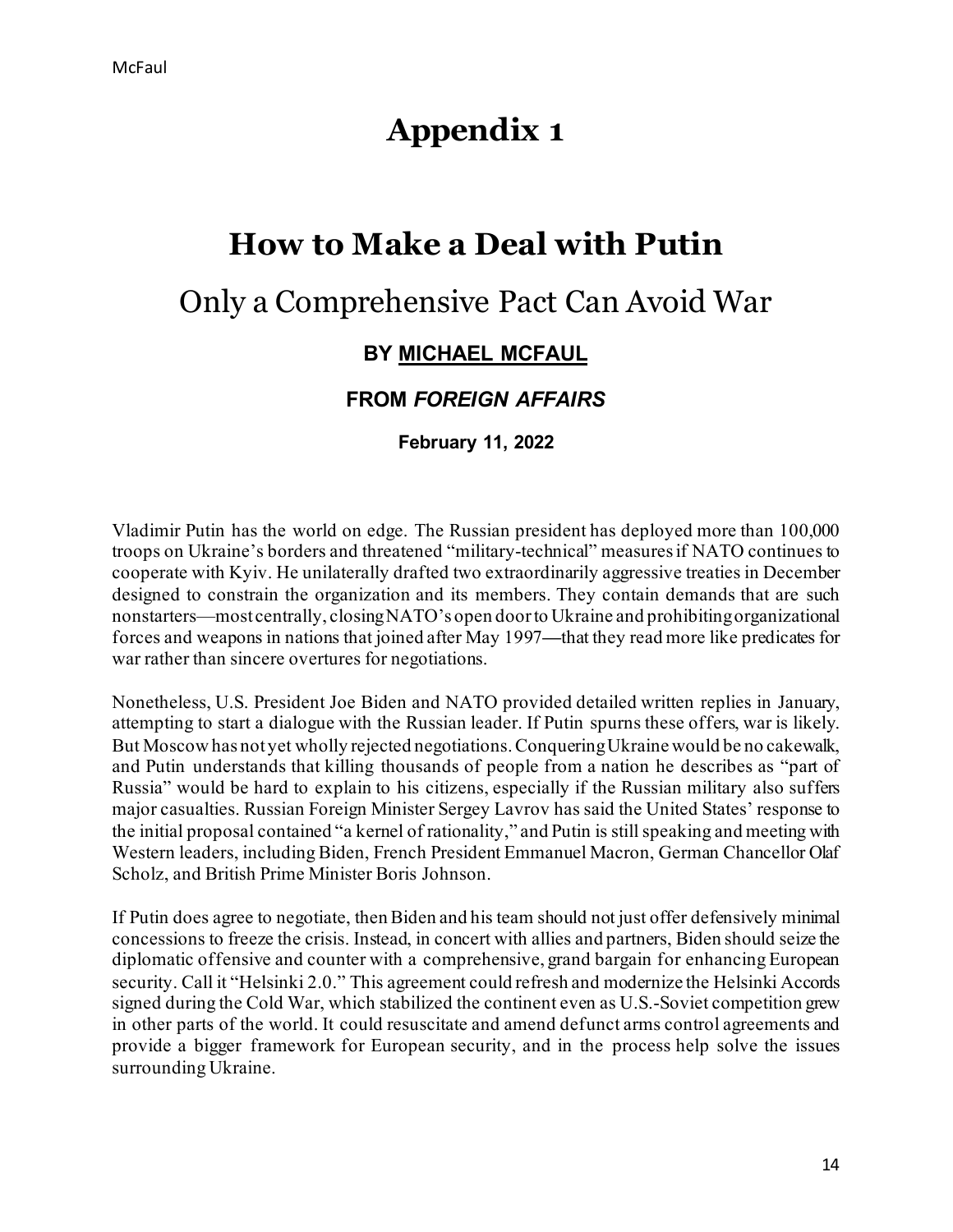Convening a major summit to renegotiate European security will give Russia an international platform that Putin does not deserve. But that symbolism shouldn't stop Biden, NATO leaders, and other European democracies. The Helsinki Accords recognized the Soviet Union as a superpower, and that affirmation helped persuade Soviet leader Leonid Brezhnev to make concessions. Putin also likes attention, and the West should be prepared to offer cheap pageantry not only to prevent a new Russian invasion into Ukraine but also to repair Europe's broken security architecture. The United States and Europe must have the courage to move beyond defensive patchwork fixes and instead pivot to bold, aggressive initiatives to make the continent safer.

## **BIT BY BIT**

On the surface, the 1970s were not an auspicious time for Soviet-U.S. compromise. Many observers believed the Kremlin's power was rising and Washington's was falling. Communists were taking power in parts of southeast Asia and southern Africa. Tension between the world's main blocs was running high.

But in the middle of the decade, Canadian, Soviet, U.S., and European diplomats set aside their broad and fundamental disagreements to discuss an issue of shared concern: European security. After several years of negotiations, they produced and signed the 1975 Helsinki Final Act, which codified ambiguous issues left over from World War II. At the heart of the accords was a central compromise: Western states de facto recognized the borders that resulted from Soviet conquests after World War II, and in return, the Soviet Union agreed to "respect human rights and fundamental freedoms, including the freedom of thought, conscience, religion or beliefs, for all without distinction as to race, sex, language or religion, and joined the Conference on Security and Cooperation in Europe (CSCE) tasked with implementing these obligations. The Soviet Union and the West also tacitly agreed to disagree on the precise definitions of government accountability, human rights, economic rights, and non-intervention in internal affairs. Ambiguity, they showed, is sometimes necessary for effective diplomacy.

In the first two decades after the accords were signed, Europe saw an explosion of new security agreements and treaties, particularly after Soviet reformer Mikhail Gorbachev came to power. In 1987, he joined U.S. President Ronald Reagan to sign the Intermediate-Range Nuclear Forces (INF) Treaty, eliminating a whole class of highly destabilizing weapons.In 1990, the Conventional Armed Forces in Europe (CFE) Treaty came online, substantially reducing the size of conventional forces deployed on the continent. The 1990 Vienna Document, signed by Canada, the Soviet Union, the United States, and most of Europe and Central Asia, expanded transparency about weapons and military training exercises.

After the Soviet Union collapsed, Russia and the West continued to make deals that helped keep Europe secure. The 1992 Open Skies Treaty, which followed the Vienna Document, allowed signatories to fly reconnaissance missions through one another's territories to collect information on military activities. The ambitious 1990 Charter of Paris trumpeted that all European signatories would "build, consolidate and strengthen democracy as the only system of government of our nations." It declared prematurely that "the era of confrontation and division of Europe has ended." The 1994 Budapest Memorandum on Security Assurances for Ukraine sent Kyiv's nuclear weapons to Russia in exchange for promises that Moscow, the United Kingdom, and the United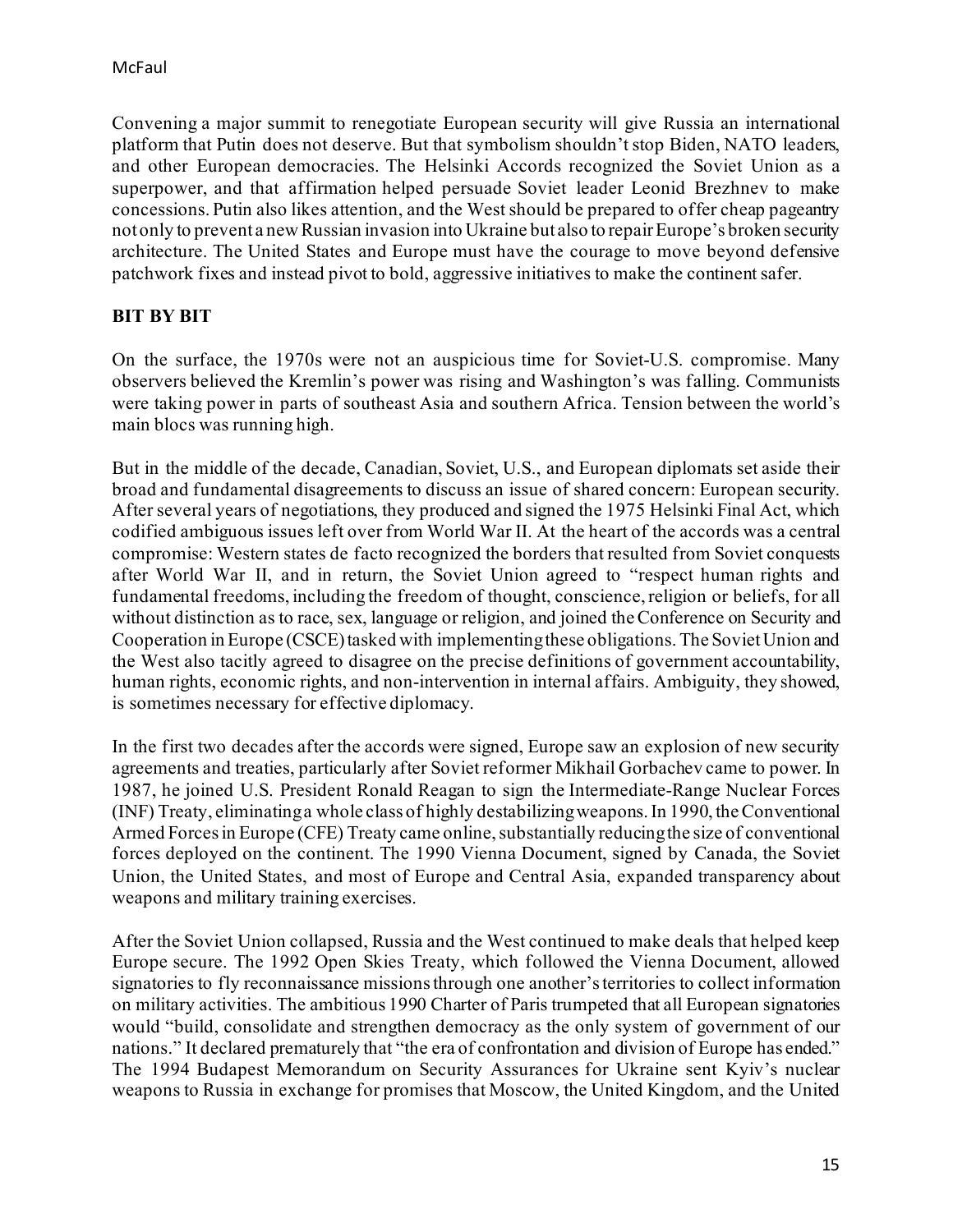States would respect Ukraine's territorial integrity. The 1997 NATO-Russia Founding Act established mechanisms for the two parties to collaborate, marking a high point in cooperation.

But during the following decade, ties between the two sides deteriorated. [Putin](https://www.foreignaffairs.com/articles/russian-federation/2020-06-09/pinning-down-putin#author-info) came to power in 2000, and he grew progressively more disappointed with the West as NATO further expanded in 2004; as Washington started a war in Iraq; and after the so-called color revolutions in Georgia in 2003 and Ukraine in 2004. The West, meanwhile, grew disenchanted with Moscow after Russia launched the second Chechen war; grew more autocratic; invaded Georgia and recognized Abkhazia and South Ossetia as independent countries in 2008; annexed Crimea in 2014; and then supported separatists in eastern Ukraine, leading to ongoing war and thousands of deaths.

European security agreements from the previous two decades began to break down. Russia stopped implementing the CFE Treaty in 2007. Putin then violated virtually every European and international security agreement his Kremlin predecessors signed. The United States stopped meeting its CFE obligations in 2011, and under former President Donald Trump, pulled out of the INF and Open Skies treaties, as well. The Vienna Documents today do little to enhance transparency, and the Organization for Security and Cooperation in Europe (OSCE)—the successor to the CSCE—has become feckless in large measure because Moscow objects to its efforts to monitor elections and protect human rights.

### **GETTING TO YES**

After decades of division, it will be difficult—and maybe impossible—for Russia and the West to strike any security deals on Europe. They have little faith in each other and plenty of reasons for suspicion. But given the stakes, the world must [try.](https://www.foreignaffairs.com/articles/russia-fsu/2021-06-14/how-biden-should-deal-putin) If Putin signals a commitment to negotiate, Biden and his European partners should go big. After all, Europe's security architecture needs genuine repair and creative renewal.

They should start with steps toward revamping transparency, which will allow each country to keep tabs on the other's activities and better predict each other's actions. Right now, Russia, the United States, and Europe have less information about the deployment of rival soldiers and weapons than at any time since the end of the Cold War. A new grand bargain on European security could commit all signatories to more frequent monitoring of troop deployments, weapons deployments, and military exercises. The United States and Russia have learned how to successfully implement an obtrusive inspections regime from the New START Treaty, which limits the number of nuclear warheads and delivery vehicles each country can deploy. New START is one of the few U.S.-Russian deals that still operates, and a broader agreement could share the treaty's obligations to short-notice inspections and close probing of weapon systems. Helsinki 2.0 could allow Russian inspectors to visit the sites of U.S. missile defenses in Poland and Romania, and NATO monitors could have similar access to Russia's Iskander missiles in Kaliningrad.

Moscow and Washington could further bolster transparency by rejoining, amending, and modernizing previously effective agreements, such as the Open Skies Treaty and CFE. To avoid dangerous miscalculations, both states must also work to revive the Vienna Documents. That means Russia and every NATO country should offer specified notifications about training and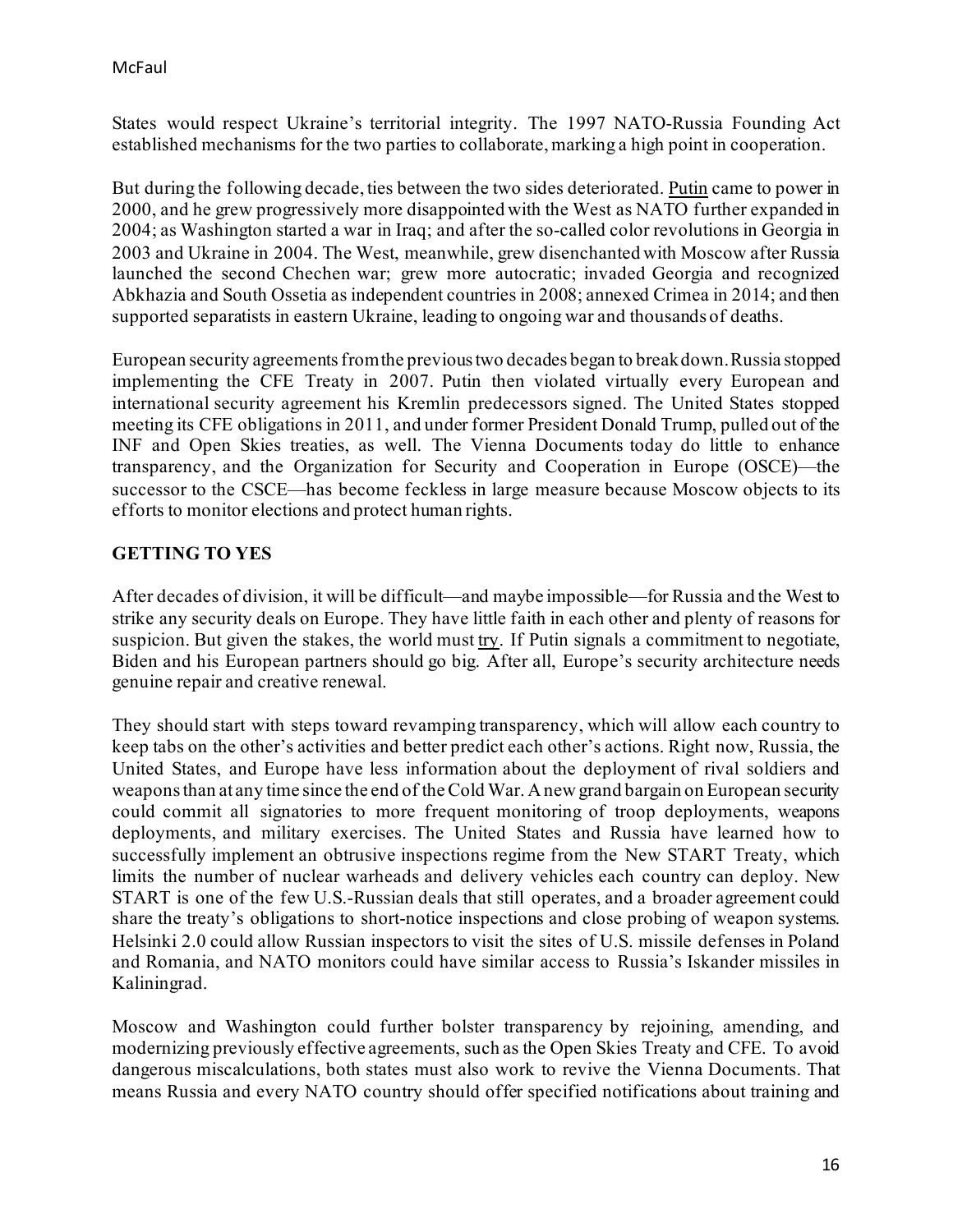impose new limits on the scale and locations of exercises, especially because exercise preparations can appear very similar to planning for an actual attack.

Diplomats should also dust off, modernize, and implement old ideas that never came to fruition. Russia and the United States failed to implement a 2000 memorandum of agreement on sharing data about missile launches, known as the Joint Data Exchange Center (JDEC), because of technicalities and mounting hostilities in U.S.-Russian relations. But an initiative of its kind between Moscow and NATO or among all OSCE members would enhance all of Europe's security (including Russia's) and could have better odds of succeeding.

Transparency, of course, is just one aspect of arms control. After Russia and the West agree to open their systems for inspections, diplomats will need to turn to the issue of control itself. They should begin by addressing the most destabilizing forces: the troops and weapons stationed on or near the Russian border. On a reciprocal and verifiable basis, all sides should pull these back, beginning with the massive Russian army mobilized around Ukraine today. They should also pull back their rockets. This may seem like a hard ask of Moscow, but Putin has already proposed that signatories not deploy land-based intermediate- and short-range missiles in areas where they can reach other signatories. Russian commentary has emphasized keeping all such weapons out of Ukraine. Their demand is reasonable as long as Moscow places similar restraints on short-range rockets that can hit Kyiv, Riga, Tallinn, Vilnius, or Warsaw.

The Biden Administration could also propose some limits on missile defenses in Europe. Washington could agree to refrain from deploying defense systems on the continent with capabilities against Russian intercontinental ballistic missiles in return for limits on Russian missile defenses in the European theater. This may sound like a big U.S. concession, but it's not. The U.S. interceptors that are currently deployed (SM3s) have no capability against Russian strategic weapons. The smartest place for interceptors that can defend the U.S. homeland against Russian or North Korean weapons (the Ground-Based Interceptor, or GBI) is Alaska, which is where they are mostly already located.

To better safeguard the United States and Europe from quick, devastating attacks, negotiators also must try to reduce the overall number of missiles—especially nuclear missiles. Ideally, both Russia and the United States would rejoin and credibly implement the INF treaty. To do so, Russia would have to agree to include its 9M729 missile in the agreement. If a complete ban on intermediaterange ground-based ballistic and cruise missiles in Europe proves impossible, negotiators could at least prohibit these kinds of rockets from being armed with nuclear warheads. Although this would be difficult to verify, negotiators should also try to restrict or ban the deployment of tactical nuclear weapons in Europe (including Russian territory west of the Ural Mountains).

Diplomats also must attempt to reduce the amount of conventional weaponry on the continent, going beyond either the original or adapted CFE treaties. If new limits on conventional weapons prove impossible, negotiators could consider more modest regional limits, such as in the Baltic or Black Sea regions. They should try to place limits in Europe on cluster bombs and cyberweapons, which can target civilians and critical infrastructure.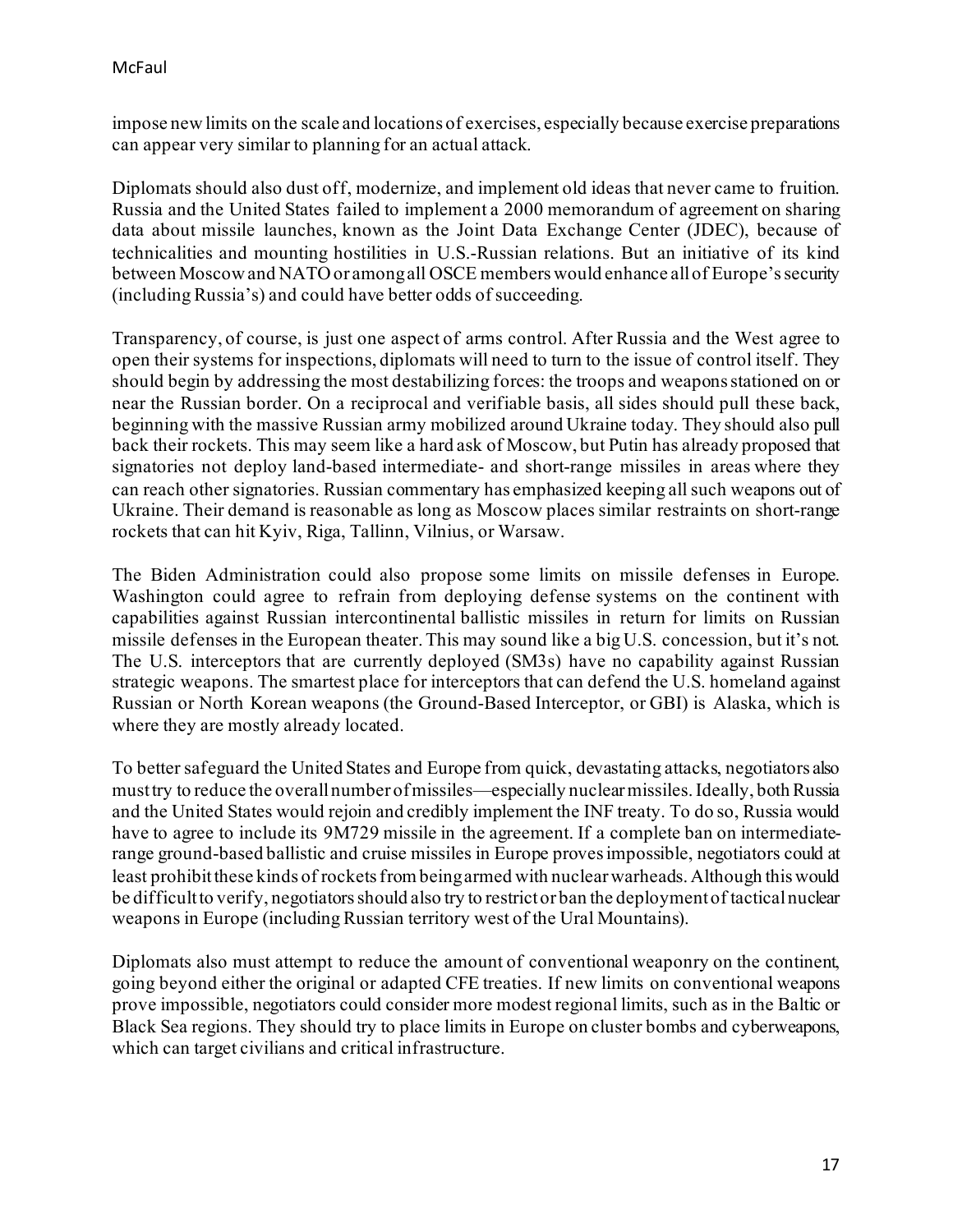Finally, Western diplomats must insist again that Putin obtain permission before placing troops in other countries, which would keep Russia in line with agreements signed by its previous leaders. Putin will dispute who the legitimate host nation is in Crimea, Abkhazia, and South Ossetia. But he might be persuaded to relinquish Russian claims of consent in certain breakaway regions, such as Transnistria in Moldova and Donetsk and Luhansk in Ukraine, if in return, NATO allies could drop a demand from the CFE treaty that placed constraints on Russian troop movements between different regions—or "flanks"—of Russia. (Of course, this new provision would not mean greenlighting buildups on the borders of other countries.) Such a deal is unlikely, but Western diplomats must affirm the principle of host nation consent.

## **AGREE TO DISAGREE**

Throughout the current crisis, Moscow has argued that every state's security is connected to the security of others. In interviews and meetings with his Western counterparts, Lavrov has repeatedly cited Istanbul and Astana OSCE declarations, which proclaimed that "the security of each participating State is inseparably linked to that of all others" and that "each participating State has an equal right to security." As part of his draft treaties, Putin proposed that no signatory "strengthen their security individually, within international organizations, military alliances or coalitions at the expense of the security of other Parties."

The Kremlin is correct that every state has an equal right to security. But Russia's behavior belies Lavrov and Putin's rhetoric. Moscow has taken many actions "at the expense of the security of other Parties," including cyberattacks against Estonia in 2007; military interventions in Georgia and Ukraine; annexing Crimea; and supporting a separatist war in Donbas. Putin cites Russian security concerns as a reason to bar Ukraine from joining NATO, but NATO soldiers and operatives have never killed anyone in Russia. By contrast, Moscow's troops and intelligence officers have carried out assassinations in Berlin, London, and Salisbury. They also attempted to kill one of the most famous European opposition leaders, Russia's own Alexei Navalny, in the Russian city of Tomsk.

A fixation on nonstarters—such as [Putin's demands](https://www.foreignaffairs.com/articles/ukraine/2022-01-27/putin-doctrine#author-info) for a NATO expansion moratorium, or the West's insistence that Russia withdraw from Crimea—will make reaching a new security agreement impossible. But negotiators could make progress by focusing on other issues and then embedding intractable problems into a larger deal. Widening the aperture of the negotiations could create opportunities for deals that are currently not available. For instance, if Russia withdraws support for the so-called separatists in Donbas, then the United States could commit to not installing offensive missiles in Ukraine and not deploying missile defenses in Europe that can intercept Russian weapons. That kind of a trade is not available through the Normandy Format assigned to negotiate a Moscow-Kyiv peace settlement, which is limited to France, Germany, Russia, Ukraine, and the United Kingdom.

Helsinki 2.0 must also include new provisions on individual security, human rights, and noninterference. Most obviously, signatories need to pledge not to assassinate other European citizens within or outside of their borders. The deal should also ban kidnapping; Belarus cannot down jets to arrest opposition figures. The signatories must all commit to improve their treatment of refugees. A new deal could also prohibit states from [meddling](https://www.foreignaffairs.com/articles/united-states/2021-09-27/kremlins-strange-victory) in one another's elections. That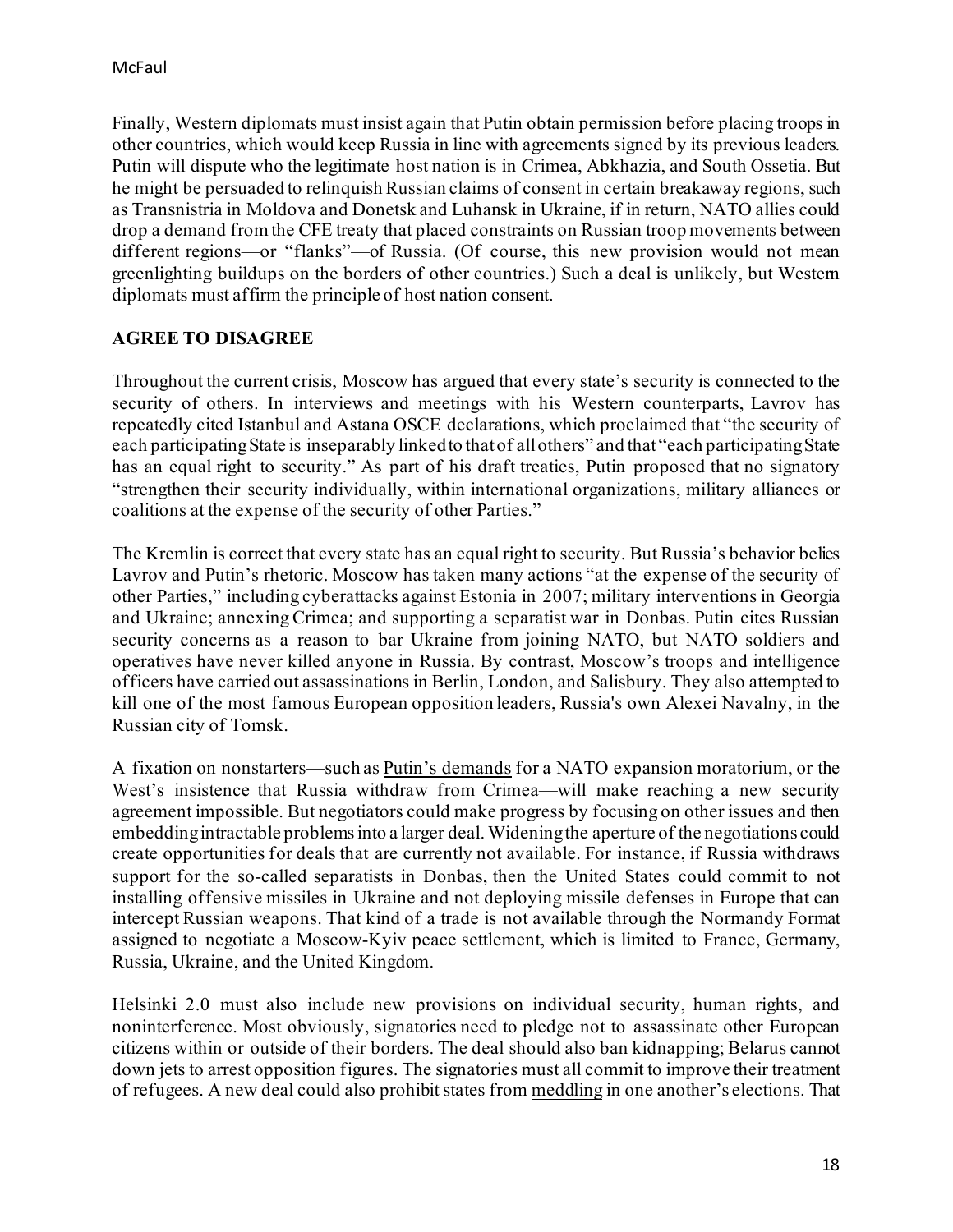means Moscow would stop funding or supporting indirectly political parties and candidates in other countries. Biden could commit to doing the same, since the United States does not do so now.

Individual countries, however, should not have the right to unilaterally declare that other countries are threatening their security or meddling in their internal affairs. Russia cannot claim that a pro-European government in Ukraine is by itself a menace to Moscow, or that U.S. statements defending human rights in Russia are tactics of regime change against the Kremlin. To sort through the legitimacy of complaints, the architects of Helsinki 2.0 should try to create an independent arbitration tribunal that can adjudicate security claims, akin to the World Trade Organization's mechanism for trade disputes. In today's polarized environment, such a tribunal would not be effective. But it would create an institution that could establish precedents, build momentum, and perhaps find value in the future.

Diplomats will not be able to solve every issue bedeviling relations between Russia and the West in Helsinki 2.0, just as they purposely did not try to resolve all U.S.-Soviet or European problems in the original Helsinki Accords. The negotiators must be ready to agree to disagree. To make sure that unresolved disputes do not derail the broader agreement, diplomats could note them in nonbinding, unilateral side letters. Writing down disputes may seem counterintuitive, but these letters can signal a state's future plans should major conditions outlined in the agreement change. They can also communicate principles to domestic constituencies that diplomats may need to win ratification. Side letters, for example, helped the United States and Russia agree on the New START Treaty in 2010. They gave Washington space to outline its objections to missile defense constraints and provided a way for Russia to spell out responses to U.S. missile defense expansions. In Helsinki 2.0, NATO and other European partners could make clear in a side letter that they refuse to recognize the annexation of Crimea or the Georgian regions of Abkhazia and South Ossetia as independent states. Russia could lay out its objections to NATO expansion.

## **MAKING TIME**

To launch these ambitious [negotiations](https://www.foreignaffairs.com/articles/russia-fsu/2022-02-07/how-break-cycle-conflict-russia), all OSCE leaders—Biden and Putin included—could meet in Helsinki this year. The countries would then station special envoys there dedicated to hashing out a new agreement. Their work could be complemented by negotiations at the OSCE headquarters in Vienna, the NATO-Russia Council in Brussels, and in bilateral U.S.-Russian channels. Diplomats could aim to complete their final product by 2025, the 50th anniversary of the Helsinki Final Act.

These negotiations will invite criticism, so participating governments must be ready to explain why the exercise is worthwhile. For Biden and some European leaders, it will not be easy. Launching comprehensive discussions with Russia over European security rewards Putin's illegal, belligerent behavior. That is a fact. Some critics will dismiss such an initiative as appeasement. They will be echoing observers from the 1970s who charged that the West was forgetting about the Soviet Union's illegitimate military interventions in Hungary in 1956 and Czechoslovakia in 1968, tacitly recognizing the Kremlin's World War II annexations and neglecting the Soviet bloc's totalitarian repression. Those complaints were valid then, just as today's concerns are valid now.